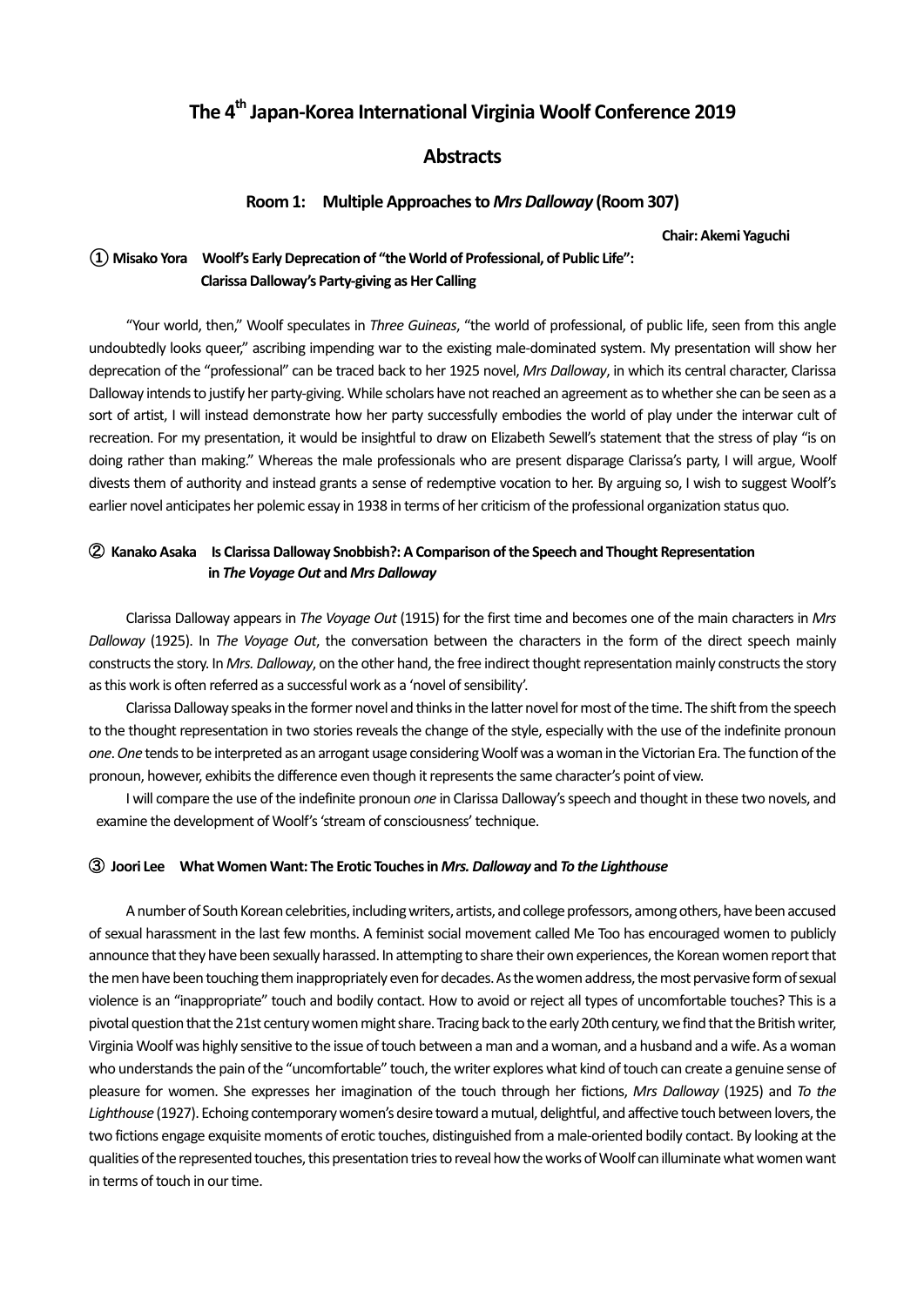### **Room 2:** Women's Life and Art in Woolf's Writing (Room 308)

#### **Chair: Yuko Ito**

### ④ **Chiho Omichi Single Women in London: Women, Work and Living in** *The Years*

My presentation will aim to explore the possibilities and limitations of lives open to single women in the early 20<sup>th</sup> century, focusing especially on housing and job opportunities portrayed in Virginia Woolf's The Years (1937) . The novel traces the lives of extended family members of the Pargiters, an upper-middle class Victorian family in London. The story covers more than half a century, from 1880 to mid-1930s, and we see the Pargiter children maturing into their old age. As if to reflect the actual history of the time, female characters living independently, increase generationally as the story proceeds, so that finally, more than half of the women characters are living on their own. Yet, whether they are happily liberated from the Victorian role of 'Angel in the House' and whether they achieved a complete private space seem to be another question—many struggle with poverty, and many are disturbed by the 'presence of others' in a seemingly private new 'home'.

Interestingly enough, few women in the novel talk about paid work, nor about their world outside the original family community. Many are still involved with care work in various forms. I would like to delve into the nature of their work and its spaces. Because this is not entirely apparent from the text, we must consider what they achieved or lost by freeing themselves from the Victorian 'home' life. A 'Room of One's Own' was, after all, a continuing interest of Woolf and her contemporaries.

### ⑤ **Joseph Yosup Kim Effect of Food on Virginia Woolf's Mental State and Writing**

In *A Room of One's Own*, Virginia Woolf claims "[o]ne cannot think well, love well, sleep well, if one has not dined well." From this quote, one can find that she emphasizes the importance of food. In fact, she had an eating disorder and mental illness. Woolf rejected food when she suffered from mental illness. There was a British physician named George Porter Phillips who lived in London in the same age as Woolf. He made an interesting hypothesis that he would find the cause of depression from a person's digestive system. The aim of this paper is to examine how Woolf's rejection of food affected her writing where she perceives food as a means of human interaction in her novels including *Mrs. Dalloway* and The Waves. Ending her life by suicide, Woolf sometimes showed a loss of motivation for her life as an act of refusal to eat. As Dr. Phillips considered food as a factor in mental illness, I will investigate whether Woolf's mental illness was caused by food and how such matter was reflected in her novels, mainly in *Mrs. Dalloway* and *The Waves*. This paper discusses relationship between Woolf's reflection on food in her works and her mental state.

# **(6) Meng Deyan** Woolf's Representations of Women's History and Art: The Old Singing Women  **in** *Jacob's Room***,** *MrsDalloway* **and** *To The Lighthouse*

Both in *Jacob's* Room and *Mrs Dalloway*, Woolf creates two old beggar women who sing at the bank or the tube station respectively. Their streets songs associate the urban city with the earth and the archaic history of London. In To the Lighthouse, the singing woman character is transformed into a specific minor character–Mrs. McNab who restores the damaged house during her gay singing. In the history, feminine speech and writing are both inhibited because of the patriarchal system, as Woolf criticizes in *A Room of One's Own* that woman is absent from history and "the sentence was unsuited for woman's use". In her novels, Woolf employs the images–the old singing women to articulate the hidden voice of woman. Their mystical songs are their feminine language and art that are absent from the record of human history. The old women are related with the earth image, carrying profound human feelings and emotions, which are alien to the industrial civilization of the urban city. They are also the neglected delivers of the postwar society, just as they did in the history.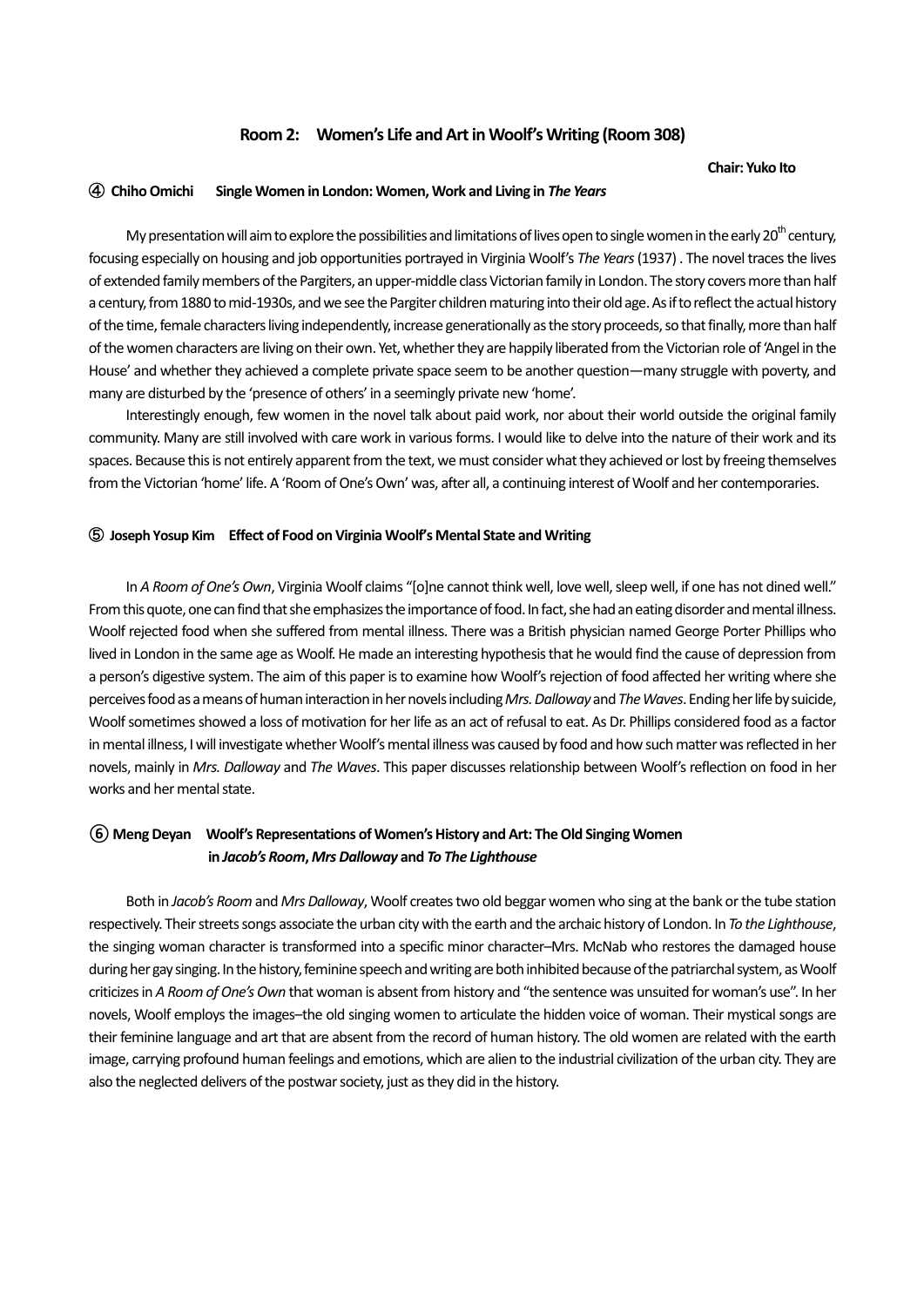### **Plenary Session: Empathy and Politics in Virginia Woolf (Room 307)**

#### **Chair: Fuhito Endo**

#### **(7) Masayuki Iwasaki** Modernist Ecological Imagination: Woolf's Empathic Writing in *Flush*

In his biography of Virginia Woolf, Quentin Bell, Woolf's nephew, writes that Flush, a biography of poet Elizabeth Barrett Browning's dog, was a work written not by a dog lover but "by someone who would love to be a dog." He emphasizes Woolf's desire to understand the feelings of people around her from the viewpoint of animals. Bell's inclusion of Woolf's becominganimal desire raises a complicated question: does the author's inclination towards nonhuman agencies signify any particular position in literary modernism? Although conventional critics disregarded Flush as a minor work amongst Woolf's fiction, recent studies have identified the book as an unmistakable example of the modernist ecocritical imagination. Some of these studies have observed Woolf's unique perspective on the nonhuman world; however, her "empathy" with animals still remains to be examined. This paper explores how Woolf's empathy influences her modernist biography and argues that her empathic writing, with its consideration of nonhuman agency, indicates a decisive characteristic of modernism.

# **(8) Yukiko Kinoshita** William Plomer, Virginia Woolf and Japan: Individuals in Society and Art and Artists in Politics **in Early Twentieth Century Britain and Japan**

Chance led William Plomer (1903-1973) to Japan in 1926 and he ended up staying in the country over two years. His views of Japan, its people and culture which his social and sexual marginality sharpened were complex, or, in his own term, "double," being the mixture of appreciation and censure, endearment and disgust. His anti-racism, anti-colonialism, pacifism and humanism —which his first novel Turbott Wolfe (1925) published by the Woolfs' Hogarth Press exhibits—made him severely critical about Japan's narcissistic patriotism, growing militarism, imperialism and fascism; but his friendships with individual Japanese and his appreciation of its traditional aesthetics yielded his lasting love of its art and culture and its people not as a mass but as individuals. Yet his reservations lay in his keen awareness that no individuals and art are, to a degree, socially and politically conditioned, and that individuals are, after all, responsible for the making of their society. Plomer's Paper Houses (1929) and *Sado* (1931)—both of which were published by the Woolfs—express these intellectual, moral and emotional dualities over Japan. My thesis is that Plomer's dualities were shared by Virginia Woolf and several other Bloomsbury intellectuals and artists who had been exposed to Britain's *japonisme*.

#### ⑨ **Soonku Lee**  *Mrs Dalloway***: Women as the Subjects of a New Civilization**

Viewing *Mrs Dalloway* as an analysis of Western culture, this paper argues that, in the novel, Virginia Woolf searched for the future direction of human civilization in the gloomy circumstances of the times from a feminist perspective. There are two hypotheses in this text: the one is the revelation, through World War I, of the de facto failure of patriarchal rule by men, the protagonists who hitherto have developed Western civilization; and the other is the need, with the failure of men's governance, for women now to come forward and to create a new civilization in their own ways. Consequently, this paper seeks to examine the writer's criticism of patriarchal Western civilization and the contents of the mystic feminism that she presents as its alternative. In particular, under the view that Woolf's mysticism stemmed from the mystic tradition among British women, it restricts discussions to the small attic and analyzes the democratic, feminist utopia envisioned by Clarissa Dalloway as a mystic feminist. Formed through solidarity among women, the utopia in the novel actively reintegrates groups excluded from existing history based not on the patriarchal ruling methods of exclusion and exile but on acceptance and integration. This paper thus seeks to advocate the writer's pacifism and mysticism, which have been frequently criticized by not only contemporary radicals but also male literary critics, as radicalism in relation to her feminism.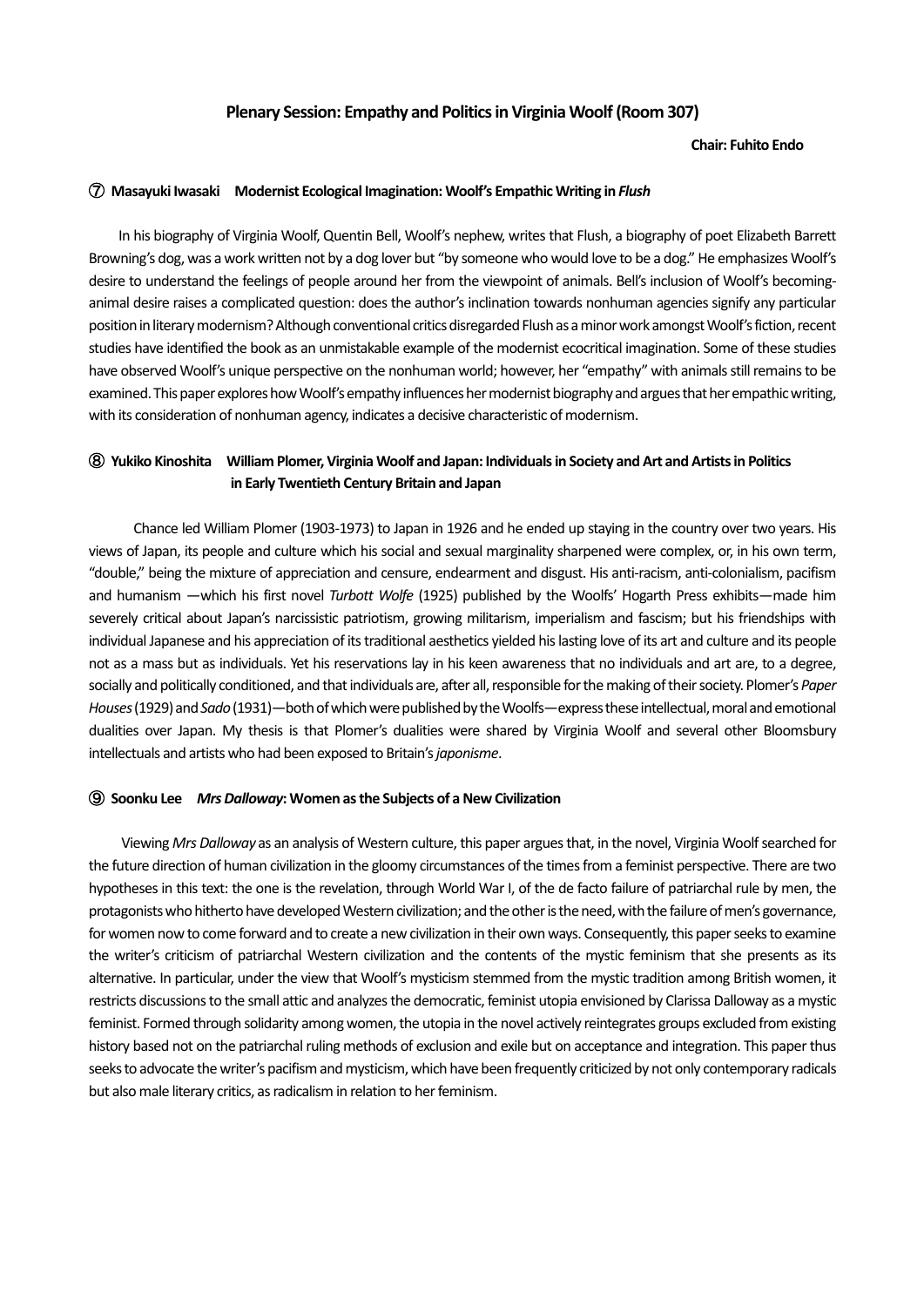### **Symposium: Virginia Woolf, Feminism and East Asia**

#### **Chair: Shintaro Kono**

# ① **Boosung Kim How Are We to Prevent Gender War?:** *Kim Ji-young, Born 1982* and the Emergence of a New Wave of Feminism in South Korea

Over the last few years, Korea has been experiencing a new wave of feminism. Ranging from the #MeToo movement inspired by the silence breakers in the U.S. to the "escape the corset" movement, Korean feminist movements of today are being led by young women who want to break away from their mothers' monolithic ways of life and to raise their voice against patriarchal injustice and violence. As a way of understanding Korean feminist movements of today, this paper focuses on Korean writer Cho Nam-ju's feminist novel Kim Ji-young, Born 1982, which has been viewed as a source of inspiration for many young Korean feminists since its publication. Written from a third-person perspective, *Kim Ji-young* depicts the life of an ordinary Korean woman in her mid-thirties in a matter-of-fact tone. As a women's narrative, the life of Kim Ji-young is both anybody's story and nobody's story inasmuch as her life shows typicality rather than individuality. Making an unprecedented success in both Korea and Japan, the novel's ongoing reception energizes and gives shape to a new wave of feminism in East Asia. In Korea, the novel has sold over one million copies as of November 2018. The Japanese version of this novel was published in December 2018 and immediately ranked No. 1 in Amazon Japan's Asian Literature sales. This paper will analyze the novel's narrative strategies generating affective responses such as horror, exhaustion, bewilderment, fright, confusion, and frustration against the backdrop of feminist agendas Virginia Woolf set up in her two essays *A Room of One's Own* and Three Guineas and will shed light on the ramifications of the novel's (inter)national reception.

# **2 Noriko Matsunaga** Reading English Literature and Feminism in Japan in the #MeToo Era: Angry Young Women in Sheila Delaney's A Taste of Honey

Much discussion has revolved around the definition of 'postfeminism' in women's studies, media studies and English language literature, and there has been little agreement about its implications. While most critics have reached an agreement that postfeminism is included within the neoliberalist context, the lack of consensus of the meanings of postfeminism is due to the indefinite meaning of the 'post' prefix. If 'post' in postfeminism signals the 'pastness' of feminism, it could evoke a sense of generational shift among the younger generations of feminists ('we are no longer in the era of second wave feminism'). Contradicting such an understanding, critics such as Genz and Brabon understand the 'post' prefix to be a part of a process of ongoing transformation. Genz and Brabon claim that one must see continuity between the second-wave feminism, postfeminism, and neoliberalism.

Within this framework of postfeminism, this paper examines *A Taste of Honey* (1959), a 'kitchen sink' play written by Sheila Delaney, notable for her working-class backgrounds; the drama tells the story of a young working-class girl who eventually becomes a single mother. The text was praised by early critics of such 'kitchen sink' dramas. The play is still widely known and read in the contemporary UK, for example as a text for English Literature General Certificate of Secondary Education (GCSE), probably because the text offers views from a broad spectrum (class, gender, sex, sexuality, homosexuality as well as race). However, the drama is mostly ignored by Japanese textbooks of the history of English literature.

This paper first examines the descriptions of the working class in the postwar era by examining Japanese textbooks on English literature, particularly works revolving around 'Angry Young Men', to see how working-class women were overlooked in Japanese academics. Second, it explores possible feminist topics, particularly relevant in the #MeToo Era, by examining A Taste of Honey. By so doing, the paper aims to reconsider the education and pedagogy of English literature and feminism in Japan.